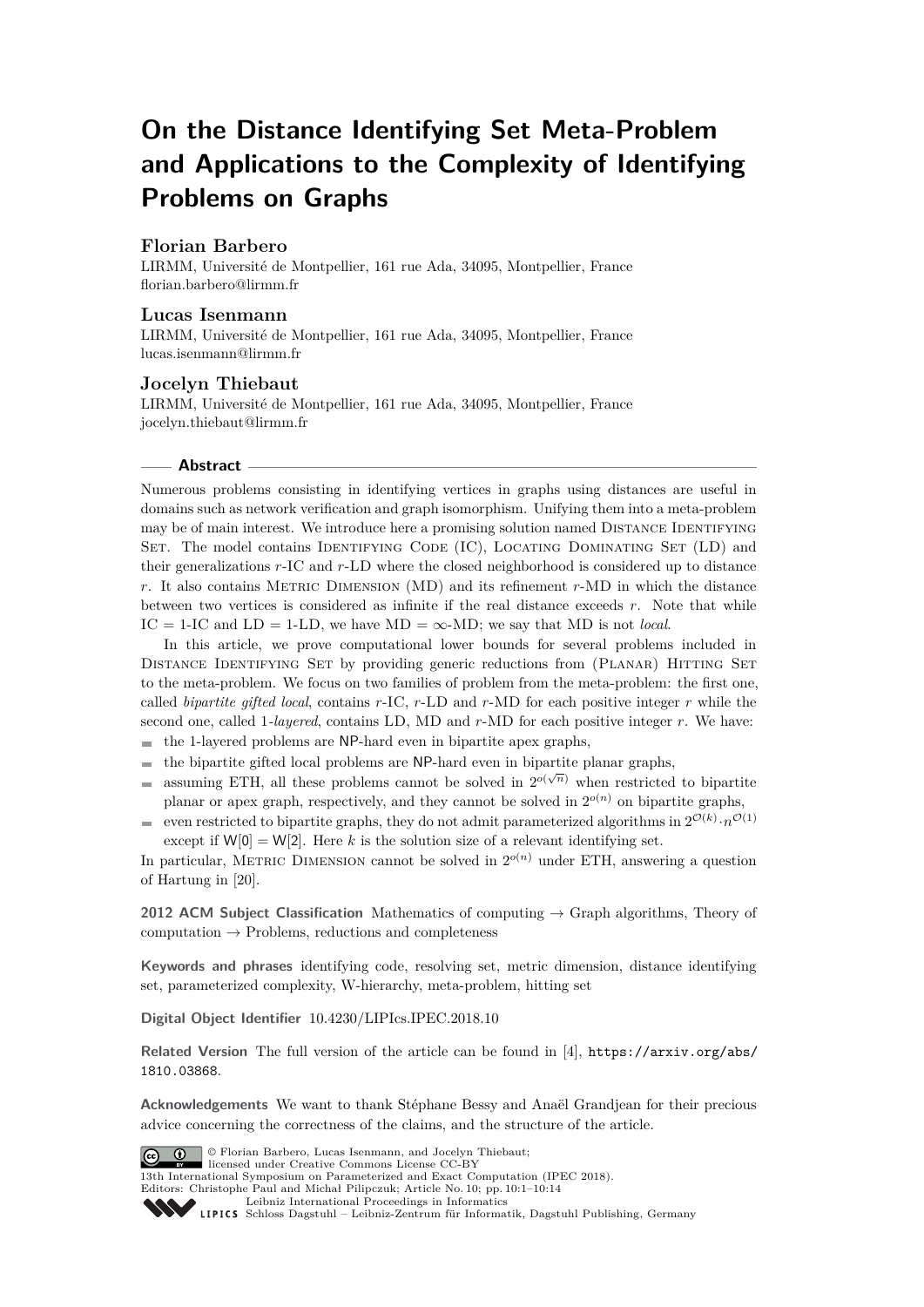#### **10:2 On the Distance Identifying Set Meta-Problem**

# **1 Introduction and Corresponding Works**

Problems consisting in identifying each element of a combinatorial structure with a hopefully small number of elements have been widely investigated. Here, we study a meta identification problem which generalizes three of the most well-known identification problems in graphs, namely IDENTIFYING CODE  $(IC)$ , LOCATING DOMINATING SET  $(LD)$  and METRIC Dimension (MD). These problems are used in network verification [\[3,](#page-12-1) [5\]](#page-12-2), fault-detection in networks [\[22,](#page-13-2) [28\]](#page-13-3), graph isomorphism [\[2\]](#page-12-3) or logical definability of graphs [\[23\]](#page-13-4). The versions of these problems in hypergraphs have been studied under different names in  $[6]$ ,  $[7]$  and  $[8]$ .

Given a graph *G* with vertex set *V*, the classical identifying sets are defined as follows:

- IC: Introduced by Karposky et al. [\[22\]](#page-13-2), a set C of vertices of G is said to be an *identifying code* if none of the sets  $N[v] \cap C$  are empty, for  $v \in V$  and they are all distinct.
- LD: Introduced by Slater [\[25,](#page-13-5) [26\]](#page-13-6), a set *C* of vertices of *G* is said to be a *locating-* $\overline{\phantom{a}}$ *dominating set* if none of the sets  $N[v] \cap C$  are empty, for  $v \in V \setminus C$  and they are all distinct. When not considering the dominating property  $(N|v| \cap C$  may be empty), these sets have been studied in [\[2\]](#page-12-3) as distinguing sets and in [\[23\]](#page-13-4) as sieves.
- MD: Introduced independently by Harary et al. [\[18\]](#page-12-7) and Slater [\[24\]](#page-13-7), a set *C* of vertices of *G* is said to be a *resolving set* if *C* contains one vertex from each connected component of *G* and, for every distinct vertices *u* and *v* of *G*, there exists a vertex *w* of *C* such that  $d(w, u) \neq d(w, v)$ . The *metric dimension* of *G* is the minimum size of its resolving sets.

The corresponding minimization problems of the previous identifying sets are defined as follows: given a graph *G*, compute a suitable set *C* of minimal size, if one exists. In this paper, we mainly focus on the computational complexity of these minimization problems.

**Known results.** A wide collection of NP-hardness results has been proven for the problems. For IC and LD, the minimization problems are indeed NP-hard [\[10,](#page-12-8) [11\]](#page-12-9). Charon et al. showed the NP-hardness when restricted to bipartite graphs [\[9\]](#page-12-10), while Auger showed it for planar graphs with arbitrarily large girth [\[1\]](#page-12-11). For trees, there exists a linear algorithm [\[25\]](#page-13-5).

The MD problem is also NP-hard, even when restricted to Gabriel unit disk graphs [\[17,](#page-12-12) [21\]](#page-13-8). Epstein et al. [\[14\]](#page-12-13) showed that MD is polynomial on several classes as trees, cycles, cographs, partial wheels, and graphs of bounded cyclomatic number, but it remains NP-hard on split graphs, bipartite graphs, co-bipartite and line graphs of bipartite graphs. Additionally, Diaz et al. [\[12\]](#page-12-14) proved a quite tight separation: the problem is polynomial on outerplanar graphs whereas it remains NP-hard on bounded degree planar graphs.

In a recent publication, Foucaud et al. [\[16\]](#page-12-15) also proved the NP-hardness of the three problems restricted to interval graphs and permutation graphs.

These notions may be considered under the parameterized point of view; see [\[13\]](#page-12-16) for a comprehensive study of Fixed Parameter Tractability (FPT). In the following, the parameter *k* is chosen as the solution size of a distance identifying set.

For IC and LD, the parameterized problems are clearly FPT since the number of vertices of a positive instance is bounded by  $2^k + k$  (*k* vertices may characterize  $2^k$  neighbors).

Such complexity is not likely to be achievable in the case of MD, since it would imply  $W[2] = FPT (= W[0])$ . Indeed, Hartung et al. [\[19,](#page-13-9) [20\]](#page-13-0) showed MD is  $W[2]$ -hard for bipartite subcubic graphs. The problem is however FPT on families of graphs with degree  $\Delta$  growing with the number of vertices because the size *k* of a resolving set must satisfy  $log_3(\Delta) < k$ . Finally, Foucaud et al. [\[16\]](#page-12-15) provided a FPT algorithm on interval graphs.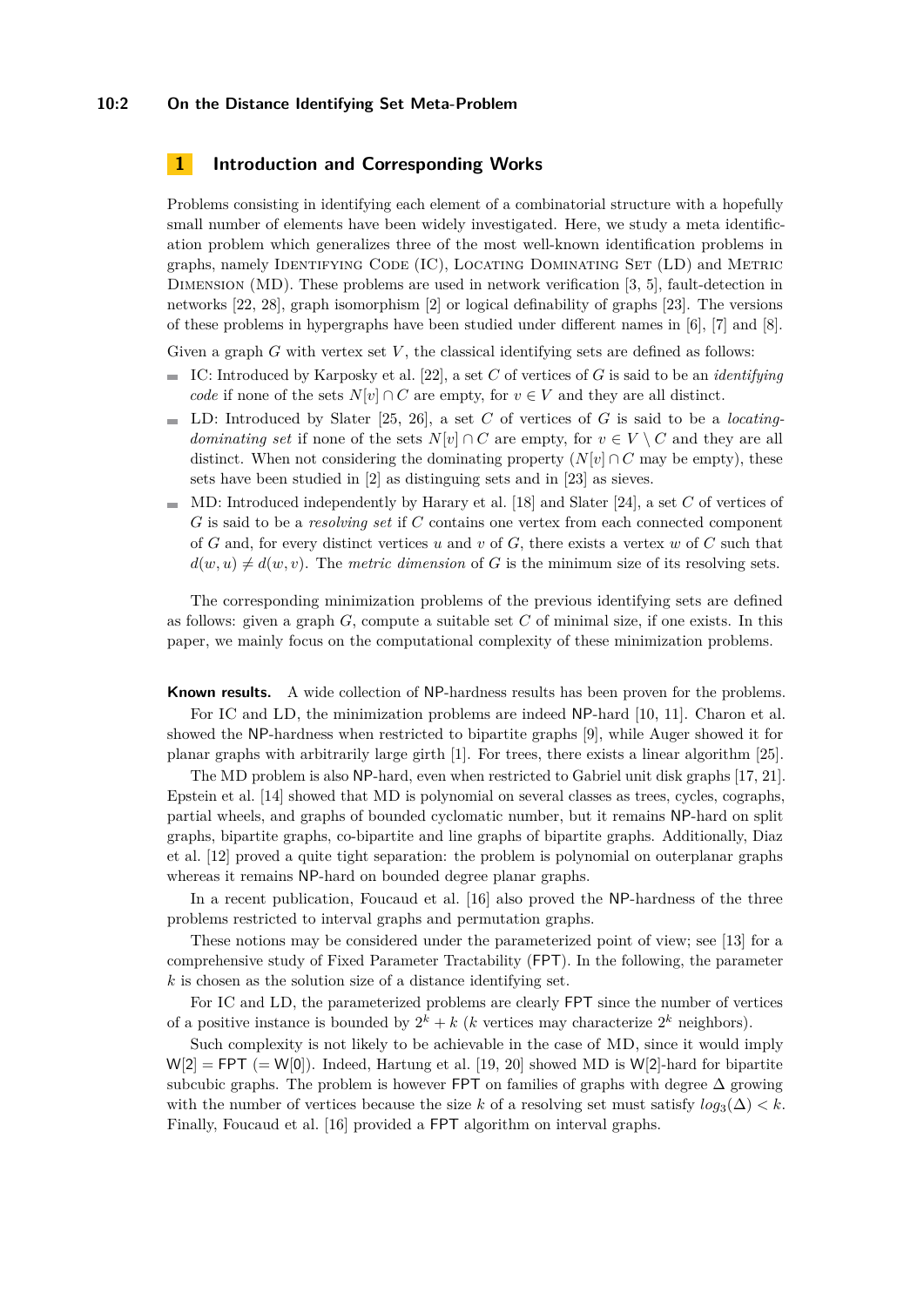|                       | 1-layered                                                                                           | $r$ -local 0-layered | $r$ -local                              |
|-----------------------|-----------------------------------------------------------------------------------------------------|----------------------|-----------------------------------------|
|                       | problems                                                                                            | problems             | problems                                |
|                       | NP-hard on                                                                                          | NP-hard on           | (bipartite) planar gadget $\Rightarrow$ |
| <b>PLANAR</b>         | bipartite                                                                                           | bipartite            | NP-hard on (bipartite)                  |
| HITTING SET           | apex graphs                                                                                         | planar graphs        | planar graphs                           |
| with ETH              | no algorithm running in $2^{\mathcal{O}(\sqrt{n})}$ time for relevant classes of graphs.            |                      |                                         |
| HITTING SET           | NP-hard on bipartite graph                                                                          |                      | (bipartite) gadget $\Rightarrow$        |
|                       |                                                                                                     |                      | NP-hard on (bipartite) graphs           |
| with ETH              | no algorithm running in $2^{\overline{\mathcal{O}(n)}}$ for (bipartite) graphs.                     |                      |                                         |
| with $W[2] \neq W[0]$ | no parameterized algorithm in $2^{\mathcal{O}(k)} \cdot n^{\mathcal{O}(1)}$ for (bipartite) graphs. |                      |                                         |

**Figure 1** The computational lower bounds implied by our generic reductions.

**Our contributions.** In order to unify the previous minimization problems, we introduce the concept of *distance identifying functions*. Given a distance identifying function *f* and a value  $r$  as a positive integer or infinity, the DISTANCE IDENTIFYING SET meta-problem consists in finding a minimal sized *r*-dominating set which distinguishes every couple of vertices of an input graph thanks to the function *f*. Here, we mainly focus on two natural subfamilies of problems of DISTANCE IDENTIFYING SET named *local*, in which a vertex cannot discern the vertices outside of its *i*-neighborhood, for *i* a fixed positive integer, and 1*-layered*, where a vertex is able to separate its open neighborhood from the distant vertices.

With this approach, we obtain several computational lower bounds for problems included in DISTANCE IDENTIFYING SET by providing generic reductions from (PLANAR) HITTING SET to the meta-problem. The reductions rely on the set/element-gadget technique, the noteworthy adaptation of the clause/variable-gadget technique from SAT to HITTING SET.

As we provide a 1-layered generic gadget, the 1-layered reductions operate without condition. For local problems, the existence of a local gadget is not always guaranteed. Thus, a local reduction operates only if a local gadget is provided. However, the local planar reduction is slightly more efficient than its 1-layered counterpart: it indeed implies computational lower bounds for planar graphs whereas the 1-layered reduction requires an auxiliary apex, limiting the consequences to apex graphs.

The reductions in general graphs are designed to exploit the  $W[2]$ -hardness of HITTING SET parameterized by the solution size  $k_{HS}$  of an hitting set, hereby using:

<span id="page-2-0"></span> $\blacktriangleright$  **Theorem 1** (folklore). Let  $n_{HS}$  and  $m_{HS}$  be the number of elements and sets of an HITTING SET *instance, and*  $k_{HS}$  *be its solution size. A parameterized problem with parameter*  $k$ *admitting a reduction from* HITTING SET *verifying*  $k = \mathcal{O}(k_{HS} + log(n_{HS} + m_{HS}))$  does not *have a parameterized algorithm running in*  $2^{\mathcal{O}(k)} \cdot n^{\mathcal{O}(1)}$  *time except if*  $W[2] = FPT$ *.* 

**Proof.** Given a reduction from HITTING SET to a parameterized problem Π such that the reduced parameter satisfies  $k = \mathcal{O}(k_{HS} + log(n_{HS} + m_{HS}))$  and the size of the reduced instance verifies  $n = (n_{HS} + m_{HS})^{\mathcal{O}(1)}$ , an algorithm for  $\Pi$  of running time  $2^{\mathcal{O}(k)} \cdot n^{\mathcal{O}(1)}$  is actually an algorithm for HITTING SET of running time  $2^{\mathcal{O}(k_{HS})} \cdot (n_{HS} + m_{HS})^{\mathcal{O}(1)}$ , meaning that HITTING SET is FPT, a contradiction to its W[2]-hardness (otherwise W[2] = FPT).

Hence, as each gadget contributes to the resulting solution size of a distance identifying set, we set up a binary compression of the gadgets to limit their number to the logarithm order. From the best of our knowledge, this merging gadgets technique has never been employed.

The organization of the paper is as follows. After a short reminder of the computational properties of Hitting Set, Section [2](#page-3-0) contains the definitions of distance identifying functions and sets, allowing us to precise the computation lower bounds we obtain. Section [3](#page-6-0) designs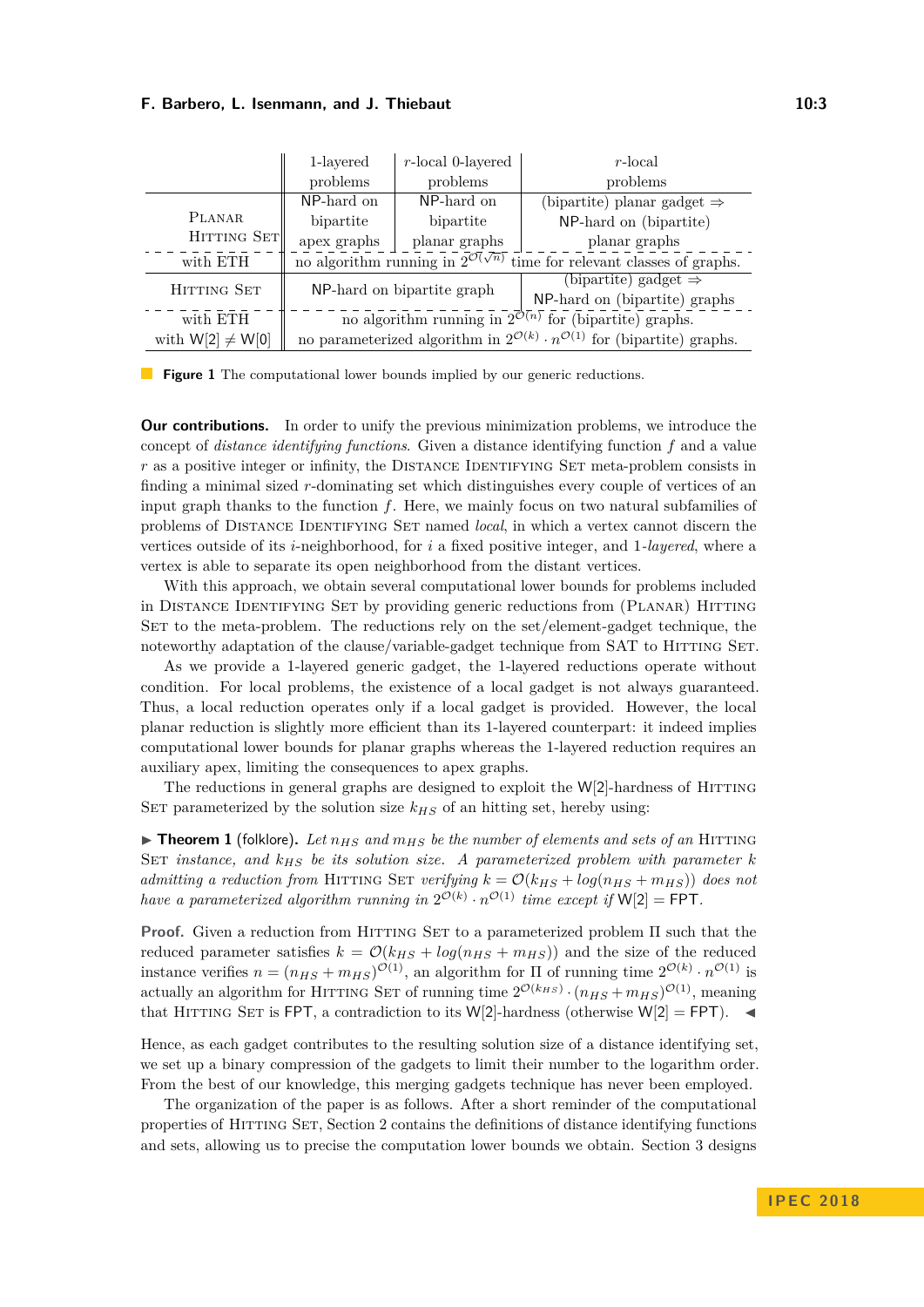#### **10:4 On the Distance Identifying Set Meta-Problem**

the supports of the reductions as *distance identifying graphs* and *compressed graph*. Finally, the gadgets needed for the reductions to apply are given in Section [4.](#page-9-0)

# <span id="page-3-0"></span>**2 Definition of the Meta-Problem and Related Concepts**

# **2.1 Preliminaries**

**Notations.** Throughout the paper, we consider simple non oriented graphs.

Given a positive integer *n*, the set of positive integers smaller than *n* is denoted by  $\llbracket n \rrbracket$ . By extension, we define  $\llbracket \infty \rrbracket = \mathbb{N}_{>0} \cup \{\infty\}$ . Given two vertices  $u, v$  of a graph *G*, the distance between *u* and *v* corresponds to the number of vertices in the shortest path between u and v and is denoted  $d(u, v)$ . The *open neighborhood of u* is denoted by  $N(u)$ , its *closed neighborhood* is  $N[u] = N(u) \cup \{u\}$ , and for a value  $r \in \llbracket \infty \rrbracket$ , the *r-neighborhood* of *u* is  $N_r[u]$ . that is the set of vertices at distance less than  $r + 1$  of *u*. For  $r = \infty$ , the  $\infty$ -neighborhood of *u* is the set of vertices in the same connected component than *u*. We recall that a subset *D* of *V* is called a *r*-dominating set of *G* if for all vertices *u* of *V*, the set  $N_r[u] \cap D$  is non-empty. Thus an  $\infty$ -dominating set of *G* contains at least a vertex for each connected component of *G*.

Given two subsets X and Y of V, the distance  $d(X, Y)$  corresponds to the value  $d(X, Y)$  $\min\{d(x,y) \mid x \in X, y \in Y\}.$  For a vertex *u*, we will also use  $d(u, X)$  and  $d(X, u)$ , defined similarly. The *symmetric difference* between *X* and *Y* is denoted by  $X \Delta Y$ , and the 2-combination of a set X is denoted  $\mathcal{P}_2(X)$ 

Given two graphs  $G = (V_G, E_G)$  and  $H = (V_H, E_H)$ , *H* is an *induced subgraph of G* if  $V_H \subseteq V_G$  and for all vertices *u* and *v* of  $V_H$ ,  $(u, v) \in E_G$  if and only if  $(u, v) \in E_H$ . We denote  $H = G[V_H]$  and  $V_G \setminus V_H$  by  $V_{G \setminus H}$ . Symmetrically, *G* is an *induced supergraph of H*.

### <span id="page-3-1"></span>**The (Planar) Hitting Set problem**

Consider a universe of *n* elements denoted  $\Omega = \{u_i \mid i \in [n]\}$  and a set of *m* non-empty subsets of  $\Omega$  denoted  $\mathcal{S} = \{S_i \mid i \in [m]\}$  such that every element belongs to at least a subset. Then, a subset of  $\Omega$  intersecting every set of S is called an *hitting set* of S:

**HITTING SET** 

**Input:** A universe  $\Omega$  and a set S of non-empty subsets of  $\Omega$  whose union covers  $\Omega$ . **Output:** A minimal-sized hitting set *C* of *S*, i.e. a subset of  $\Omega$  satisfying  $\forall S_i \in S$ ,  $S_i \cap C \neq \emptyset$ . The parameterized version Hitting Set(k) decides if there exists a hitting set of size *k*.

<span id="page-3-2"></span>▶ Theorem 2 (R.G. Downey and M.R Fellows [\[13\]](#page-12-16)). HITTING SET *cannot be solved in*  $2^{o(n)}$ *time under ETH even if*  $m = \mathcal{O}(n)$ *. Moreover,* HITTING SET*(k) is* W[2]*-hard.* 

Hitting Set may be translated into a dominating problem on bipartite graphs. Given an instance  $(\Omega, \mathcal{S})$  of HITTING SET, let us define  $\phi(\Omega, \mathcal{S}) = (V_{\Omega} \cup V_{\mathcal{S}}, E)$  as the bipartite graph of size  $n + m$  such that for each  $i \in [n]$ , there exists a vertex  $v_i^{\Omega}$  in  $V_{\Omega}$ , for each  $j \in [m]$ , there exists a vertex  $v_j^{\mathcal{S}}$  in  $V_{\mathcal{S}}$ , and the edge  $(v_i^{\Omega}, v_j^{\mathcal{S}})$  is present in *E* if and only if the element  $u_i$  belongs to the subset  $S_i$ . Henceforth, a hitting set of S is equivalent to a subset *C* of  $V_{\Omega}$  that dominates  $V_{\mathcal{S}}$ . We call  $\phi(\Omega, \mathcal{S})$  the associated graph of  $(\Omega, \mathcal{S})$ :

Planar Hitting Set

**Input:** An instance  $(\Omega, \mathcal{S})$  of HITTING SET such that  $\phi(\Omega, \mathcal{S})$  is planar.

**Output:** A hitting set  $C$  of  $S$  of minimal size.

We also consider the parameterized version PLANAR HITTING  $SET(k)$  of the latter problem.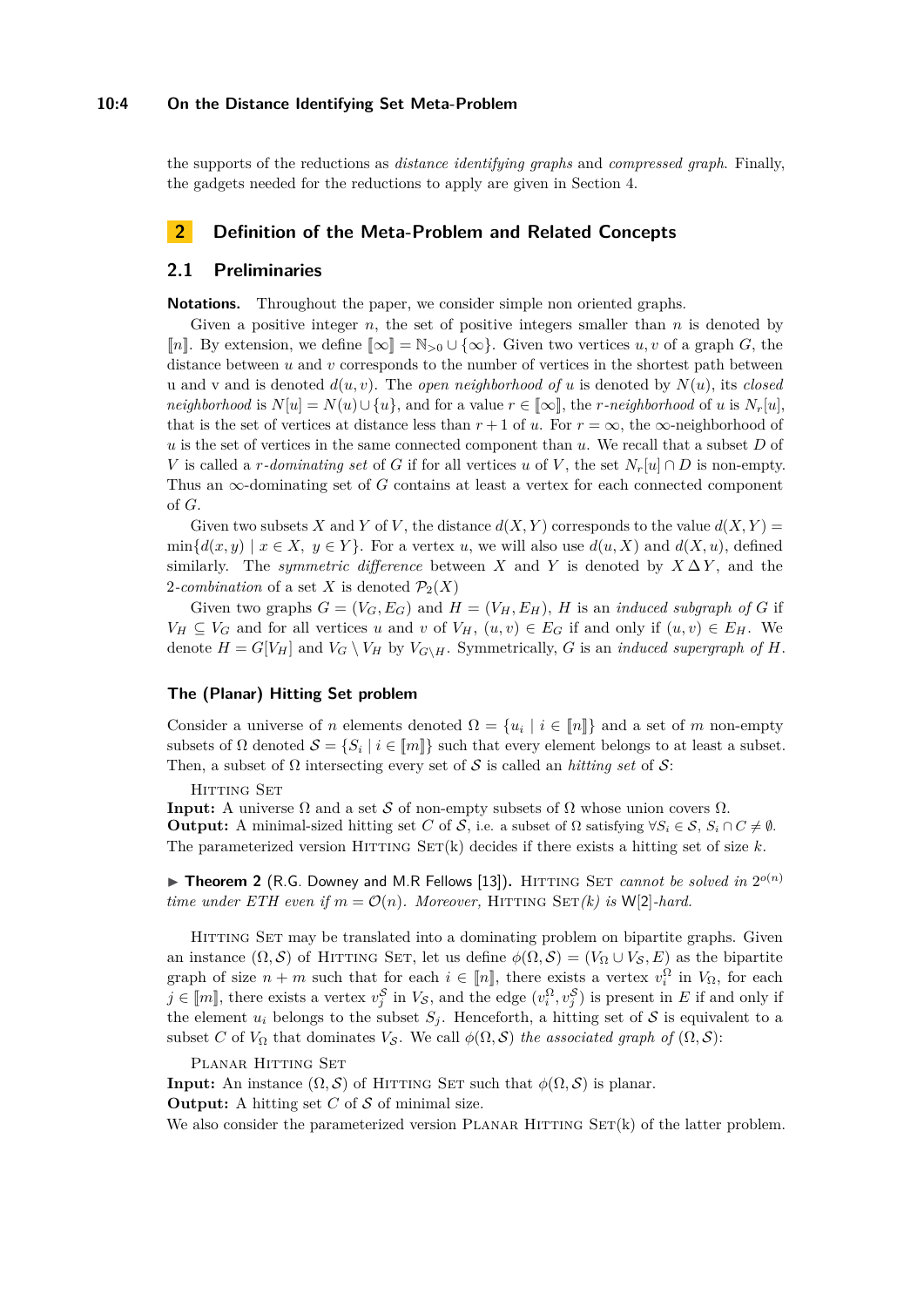<span id="page-4-3"></span> $\triangleright$  **Theorem 3** (folklore). *There exists a reduction from* SAT *to* PLANAR HITTING SET $(n)$ *producing associated graphs of quadratic size in the number n of variables of the instances of* SAT. Thus PLANAR HITTING SET *cannot be solved in*  $2^{o(\sqrt{n})}$  *under ETH even if*  $m = \mathcal{O}(n)$ *.* 

**Sketch of proof.** A linear reduction from SAT to HITTING SET is known. To guarantee the planarity of  $\phi(\Omega, \mathcal{S})$ , we apply the reduction on a restriction of SAT named SEPARATE SIMPLE PLANAR SAT which is not solvable in  $2^{o(\sqrt{n})}$  under ETH. See [\[27\]](#page-13-10).

# **2.2 The Distance Identifying Set meta-problem**

Given a graph  $G = (V, E)$  and  $r \in [\infty]$ , the classical identifying sets may be rewritten:

- $r$ -IC: a subset *C* of *V* is a *r*-identifying code of *G* if it is an *r*-dominating set and for every distinct vertices *u, v* of *V*, a vertex *w* in *C* verifies  $w \in N_r[u] \Delta N_r[v]$ .
- $r$ -LD: a subset *C* of *V* is a *r*-locating dominating set of *G* if it is an *r*-dominating set and for every distinct vertices *u, v* of *V*, a vertex *w* in *C* verifies  $w \in (N_r[u] \Delta N_r[v]) \cup \{u, v\}$ .
- $r$ -MD: a subset *C* of *V* is a *r*-resolving set of *G* if it is an *r*-dominating set and for every distinct vertices *u, v* of *V*, a vertex *w* in *C* verifies  $w \in N_r[u] \cup N_r[v]$  and  $d(u, w) \neq d(v, w)$ .

A pattern clearly appears: the previous identifying sets only deviate on the criterion that the vertex *w* must verify. The pivotal idea is to consider an abstract version of the criterion which does not depend on the input graph. Hence:

 $\triangleright$  **Definition 4** (identifying function). A function *f* of type:  $G \to (V \times \mathcal{P}_2(V) \to \{\text{true}, \text{false}\})$ , is called *an identifying function*. Given three vertices *u*, *v* and *w* of a graph *G* such that  $u \neq v$ , we write  $f_G[w](u, v)$  to get the resulting boolean. The notation  $\mathcal{P}_2(V)$  implies that  $f_G$  is symmetric, that is  $f_G[w](u, v) = f_G[w](v, u)$ .

We need to require some useful properties on identifying functions to produce generic results. By mimicking the classical identifying sets, the main property we consider is that a vertex cannot distinguish two vertices at the same distance from it. Then:

<span id="page-4-2"></span> $\triangleright$  **Definition 5** (distance function). A *distance identifying function f* is an identifying function such that for every graph *G* and all vertices  $u, v$  and  $w$  of *G* with  $u \neq v$ :

 $(c)$   $f_G[w](u, v)$  is false when  $d(u, w) = d(v, w)$ .

Besides this mandatory criterion, we suggest two paradigms related to the neighborhood of a vertex. Let  $i \in \llbracket \infty \rrbracket$ . First, we may restrain the range of a vertex to its *i*-neighborhood: a vertex should not distinguish two vertices if they do not lie in its *i*-neighborhood but it should always distinguish them whenever exactly one of them lies to that *i*-neighborhood. Reciprocally, we may ensure that a vertex could distinguish the vertices of its *i*-neighborhood: a vertex should distinguish a vertex belonging to its *i*-neighborhood from all the other vertices, assuming the distances are different. Formally, we have:

<span id="page-4-0"></span>**► Definition 6** (*i*-local function). For  $i \in \llbracket \infty \rrbracket$ , an *i*-local identifying function f is an identifying function such that for every graph *G* and all vertices *u*, *v*, *w* of *G* with  $u \neq v$ :  $(\beta_1)$   $f_G[w](u, v)$  is true when  $d(u, w) \leq i < d(v, w)$  or, symmetrically,  $d(v, w) \leq i < d(u, w)$ .  $(\beta_2)$   $f_G[w](u, v)$  is false when  $i < \min\{d(u, w), d(v, w)\}.$ 

<span id="page-4-1"></span>**► Definition 7** (*i*-layered function). For  $i \in \llbracket \infty \rrbracket$ , an *i*-layered identifying function f is an identifying function such that for every graph *G* and all vertices  $u, v, w$  of *G* with  $u \neq v$ :  $(\gamma)$   $f_G[w](u, v)$  is true when  $\min\{d(u, w), d(v, w)\} \leq i$  and  $d(u, w) \neq d(v, w)$ .

**I P E C 2 0 1 8**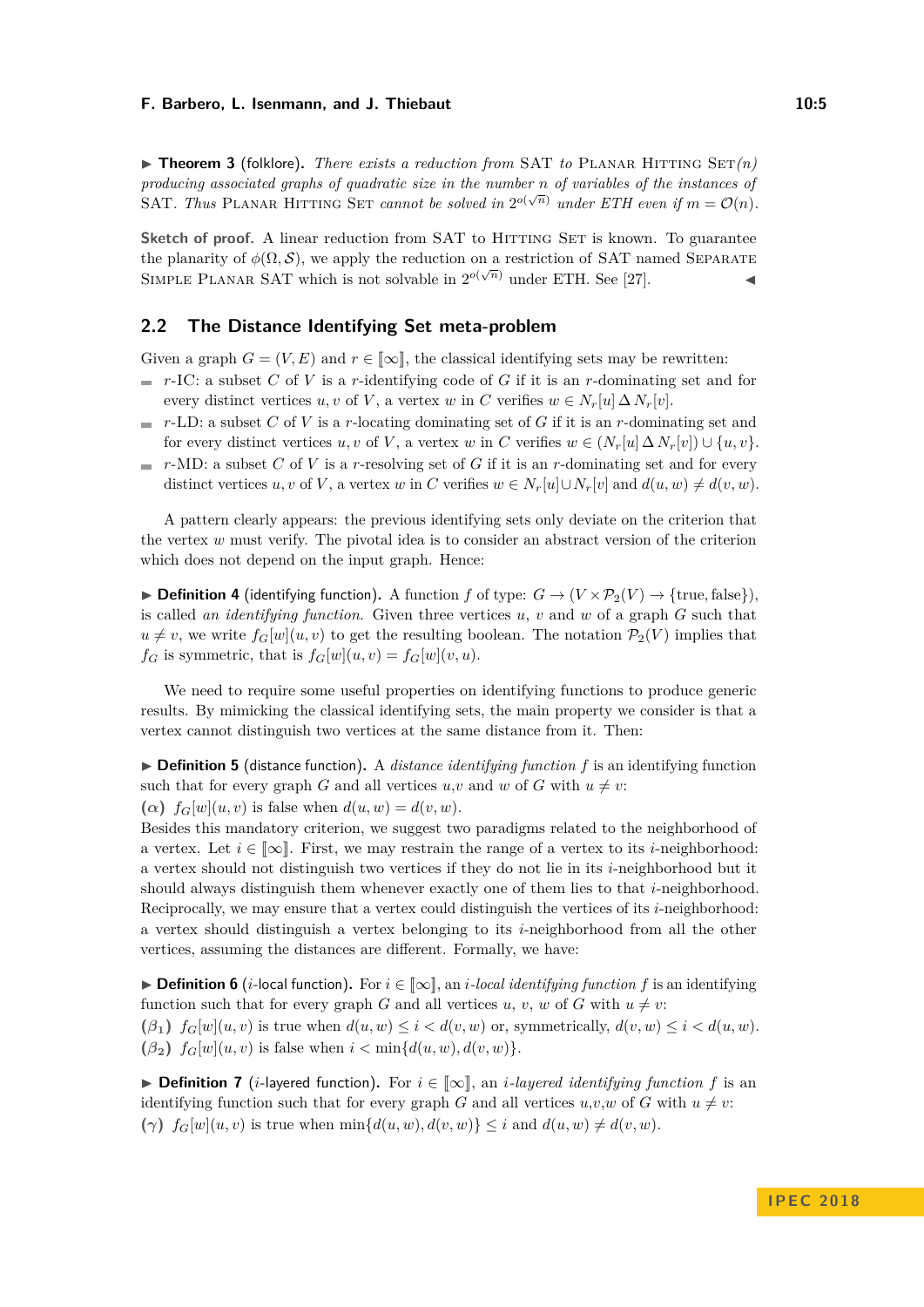#### **10:6 On the Distance Identifying Set Meta-Problem**

In the following, given an identifying function  $f$  and three vertices  $u, v, w$  of a graph  $G$ , we say that *w* f-distinguishes *u* and *v* if and only if  $f_G[w](u, v)$  is true. By extension, given three vertex sets  $C$ ,  $X$  and  $Y$  of  $G$ , we say that  $C$   $f$ -distinguishes  $X$  and  $Y$  if for every  $u$  in *X* and *v* in *Y*, either  $u = v$  or there exists *w* in *C* verifying  $f_G[w](u, v)$ . Finally, a graph *G* of vertex set *V* is *f*-distinguished by *C* when *C f*-distinguishes *V* and *V* .

We are now ready to define the DISTANCE IDENTIFYING SET meta-problem.

 $\triangleright$  **Definition 8** ((*f, r*)-distance identifying set). For a distance identifying function *f* and  $r \in [\infty]$ , a  $(f, r)$ -distance identifying set of a graph *G* is an *r*-dominating set of *G* that *f*-distinguishes *G*.

Distance Identifying Set

**Input:** A distance identifying function *f* and  $r \in [\infty]$ . A graph *G*.

**Output:** A  $(f, r)$ -distance identifying set of  $G$  of minimal size, if one exists.

Given a distance identifying function *f* and  $r \in \llbracket \infty \rrbracket$  as inputs of the meta-problem, the resulting problem is called  $(f, r)$ -DISTANCE IDENTIFYING SET and denoted  $(f, r)$ -DIS. The problem (*f, r*)-DIS is said to be *i-layered* when the function *f* is *i*-layered, and it is said to be *i*-local when f is *i*-local and  $r = i$ . A problem is *local* if it is *i*-local for an integer *i*. Recall that our local reductions need a local gadget to operate: the subfamilies of local problems admitting a (bipartite) local gadget is called *(bipartite) gifted local*. We do not need to define *gifted* 1*-layered* as every 1-layered problem admits a 1-layered gadget. We also consider the parameterized version DISTANCE IDENTIFYING  $SET(k)$ .

# **2.3 Detailed Computational Lower Bounds**

Using the DISTANCE IDENTIFYING SET meta-problem, we get the following lower bounds:

<span id="page-5-1"></span>**► Theorem 9.** For each 1-layered distance identifying function f and every  $r \in \llbracket \infty \rrbracket$ *, the*  $(f, r)$ -DISTANCE IDENTIFYING SET *problem restricted to bipartite apex graphs is* NP-hard, and does not admit an algorithm running in  $2^{\mathcal{O}(\sqrt{n})}$  time under ETH.

I **Theorem 10.** *The (bipartite) gifted local problems restricted to (bipartite) planar graphs* **are** NP-hard, and do not admit an algorithm running in  $2^{\mathcal{O}(\sqrt{n})}$  time under ETH.

**Findment 11.** For each *r*-local 0-layered distance identifying function  $f$ ,  $(f, r)$ -DIS *restricted to bipartite planar graphs is* NP-hard, and cannot be solved in  $2^{\mathcal{O}(\sqrt{n})}$  under *ETH.*

<span id="page-5-0"></span> $\blacktriangleright$  **Theorem 12.** Let  $f, g$  and  $h$  be distance identifying functions such that  $f$  is 1-layered,  $g$ *is q*-local 0-layered and *h is p*-local and admits a local (bipartite) gadget. Let  $r \in [\infty]$ *. The* (*f, r*)*-,* (*g, q*)*- and* (*h, p*)*-* DIS *problems are* NP*-hard, and do not admit:*

algorithms running in  $2^{o(n)}$  time, except if ETH fails,

parameterized algorithms running in  $2^{\mathcal{O}(k)} \cdot n^{\mathcal{O}(1)}$  time, except if  $W[2] = \text{FPT}$ .

*The parameter k denotes here the solution size of a relevant distance identifying set.*

*All bounds still hold in the bipartite case (whenever the gadget associated with h is bipartite).*

As a side result, the 1-layered general reduction answers a question of Hartung in [\[20\]](#page-13-0):

 $\triangleright$  **Corollary 13.** *Under ETH, METRIC DIMENSION cannot be solved in*  $2^{o(n)}$ *.* 

Finally, notice that the parameterized lower bound from Theorem [12](#page-5-0) may be complemented by an elementary upper bound inspired from the kernel of IC and LD of size  $2^k + k$ :

<span id="page-5-2"></span>**Proposition 14.** For every r-local distance identifying function f, the  $(f, r)$ -DISTANCE IDENTIFYING SET *problem has a kernel of size*  $(r + 1)^k + k$  *where k is the solution size. Therefore, it admits a naive parameterized algorithm running in*  $O(n^{k+3}) \in O^{*}(r^{(k^2)})$  *time.*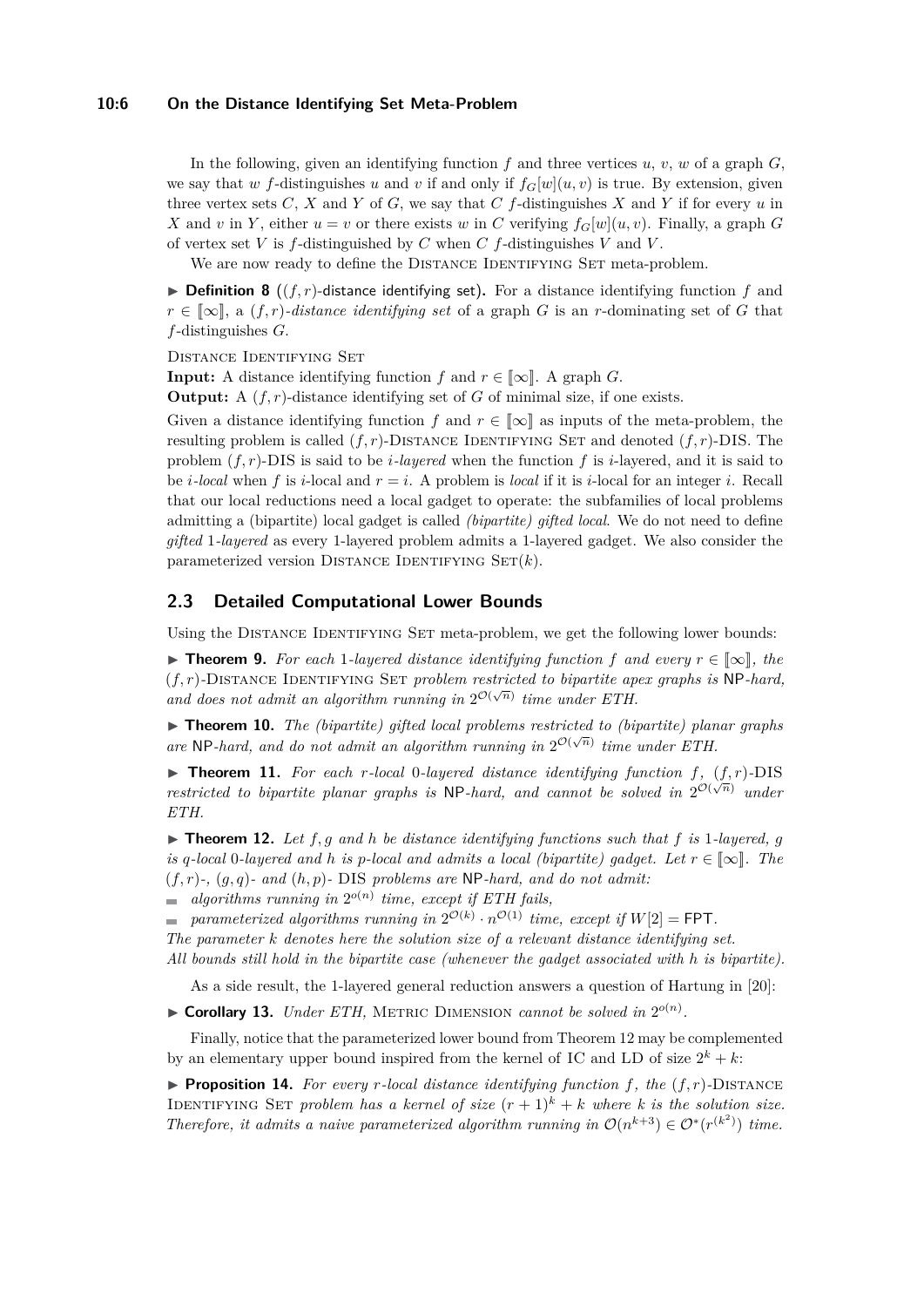# <span id="page-6-0"></span>**3 The Supports of the Reductions for Distance Identifying Set**

#### **3.1 The Distance Identifying Graphs**

Consider the associated graph  $\phi(\Omega, \mathcal{S})$  as defined in Section [2.1.](#page-3-1) The differences between the DISTANCE IDENTIFYING SET meta-problem and the dominating problem related to associated graphs actually raise two issues for a reduction based on these latter notions to be effective on DISTANCE IDENTIFYING SET. First, contrarily to the dominating problem where a vertex may only discern its close neighborhood, the meta-problem may allow a vertex to discern further than its direct neighborhood. In that case, we cannot certify that a vertex  $v_i^{\Omega}$  does not distinguish a vertex  $v_j^{\mathcal{S}}$  when  $u_i$  is not in  $S_j$ , the adjacency not remaining a sufficient argument. Secondly, one may object that a vertex  $v_i^{\Omega}$  formally has to distinguish a vertex  $v_j^{\mathcal{S}}$  from another vertex, but that distinguishing a single vertex is not defined.

To circumvent these problems, we suggest the following fix: rather than producing a single vertex for each  $S_j \in \mathcal{S}$ , the set  $V_{\mathcal{S}}$  may contain two vertices  $v_j^{\mathcal{S}}$  and  $\bar{v}_j^{\mathcal{S}}$ . Then, the role of  $v_i^{\Omega}$  would be to distinguish them if and only if  $u_i \in S_j$ . To ensure that the vertex  $v_i^{\Omega}$ distinguishes  $v_j^{\mathcal{S}}$  and  $\bar{v}_j^{\mathcal{S}}$  when  $u_i \in S_j$ , we may use the properties  $(\beta_1)$  and  $(\gamma)$  of Definition [6](#page-4-0) and [7](#page-4-1) for the *r*-local and 1-layered problems, respectively. Precisely, when  $u_i \in S_j$ ,  $v_i^{\Omega}$ should be at distance *r* to  $v_j^S$  (with  $r = 1$  in the 1-layered cases) while  $\bar{v}_j^S$  should not be in the *r*-neighborhood of  $v_i^{\Omega}$ . Similarly, to ensure that  $v_i^{\Omega}$  cannot distinguish  $v_j^{\mathcal{S}}$  and  $\bar{v}_j^{\mathcal{S}}$  when  $u_i \notin S_j$ , we may use properties (*α*) or (*β*<sub>2</sub>) of Definitions [5](#page-4-2) and [6.](#page-4-0) Hence, when  $u_i \notin S_j$ ,  $v_j^S$ should not be in the *r*-neighborhood of  $v_i^{\Omega}$ , or  $d(v_i^{\Omega}, v_j^{\mathcal{S}})$  and  $d(v_i^{\Omega}, \bar{v}_j^{\mathcal{S}})$  should be equal.

That fix fairly indicates how to initiate the transformation of the associated graphs in order to deliver an equivalence between a hitting set formed by elements of  $\Omega$  and the vertices of a distance identifying set included in *V*Ω. However, it is clearly not sufficient since we also have to distinguish the couples of vertices of *V*<sup>Ω</sup> for which nothing is required. To solve that problem, we suggest to append to each vertex of the associated graph a copy of some gadget with the intuitive requirement that the gadget is able to distinguish the close neighborhood of its vertices from the whole graph. We introduce the notion of *B-extension*:

▶ **Definition 15** (*B*-extension). Let  $H = (V_H, E_H)$  be a connected graph, and  $B ⊆ V_H$ . An induced supergraph  $G = (V_G, E_G)$  is said to be a *B-extension* of *H* if it is connected and for every vertex *v* of  $V_{G\setminus H}$ , the set  $N(v) \cap V_H$  is either equal to  $\emptyset$  or *B*.

A vertex *v* of  $V_{G\setminus H}$  such that  $N(v)\cap V_H = B$  is said to be *B-adjacent*. The *B*-extensions of *H* such that  $V_{G\setminus H}$  contains exactly a *B*-adjacent vertex or two *B*-adjacent (but not neighbors) vertices are called *the B-single-extension* and *the B-twin-extension* of *H*, respectively.

Here, the border *B* makes explicit the connections between a copy of a gadget *H* and a vertex outside the copy. In particular, a *B*-single-extension is formed by a gadget with its related vertex  $v_i^{\Omega}$ , while a *B*-twin-extension contains a gadget with its two related vertices  $v_j^{\mathcal{S}}$  and  $\bar{v}_j^{\mathcal{S}}$ . Piecing all together, we may adapt the associated graphs to the meta-problem:

 $▶$  **Definition 16** (distance identifying graph). Let  $(Ω = {u_i | i ∈ [n]}, S = {S_i | i ∈ [m]})$  be an instance of HITTING SET. Let *H* be a connected graph, *B* a subset of its vertices, and *r* a positive integer. The  $(H, B, r)$ *-distance identifying graph*  $\Phi[H, B, r](\Omega, \mathcal{S})$  is as follows.

- for each  $i \in [n]$ , the graph  $\Phi[H, B, r](\Omega, \mathcal{S})$  contains as induced subgraph a copy  $H_i^{\Omega}$  of *H* together with a  $B_i^{\Omega}$ -adjacent vertex  $v_i^{\Omega}$ , where  $B_i^{\Omega}$  denotes the copy of *B*.
- similarly, for each  $j \in [m]$ , the graph  $\Phi[H, B, r](\Omega, \mathcal{S})$  contains a copy  $H_j^{\mathcal{S}}$  of H together  $\rightarrow$ with two  $B_j^S$ -adjacent vertices  $v_j^S$  and  $\bar{v}_j^S$ ; the latter vertices are not adjacent.
- finally, for each  $S_j \in \mathcal{S}$  and each  $u_i \in S_j$ ,  $v_i^{\Omega}$  is connected to  $v_j^{\mathcal{S}}$  by a path of  $r-1$  vertices denoted  $l_{i,j}^k$  with  $d(v_i^{\Omega}, l_{i,j}^k) = k$  for each  $k \in [r-1]$ .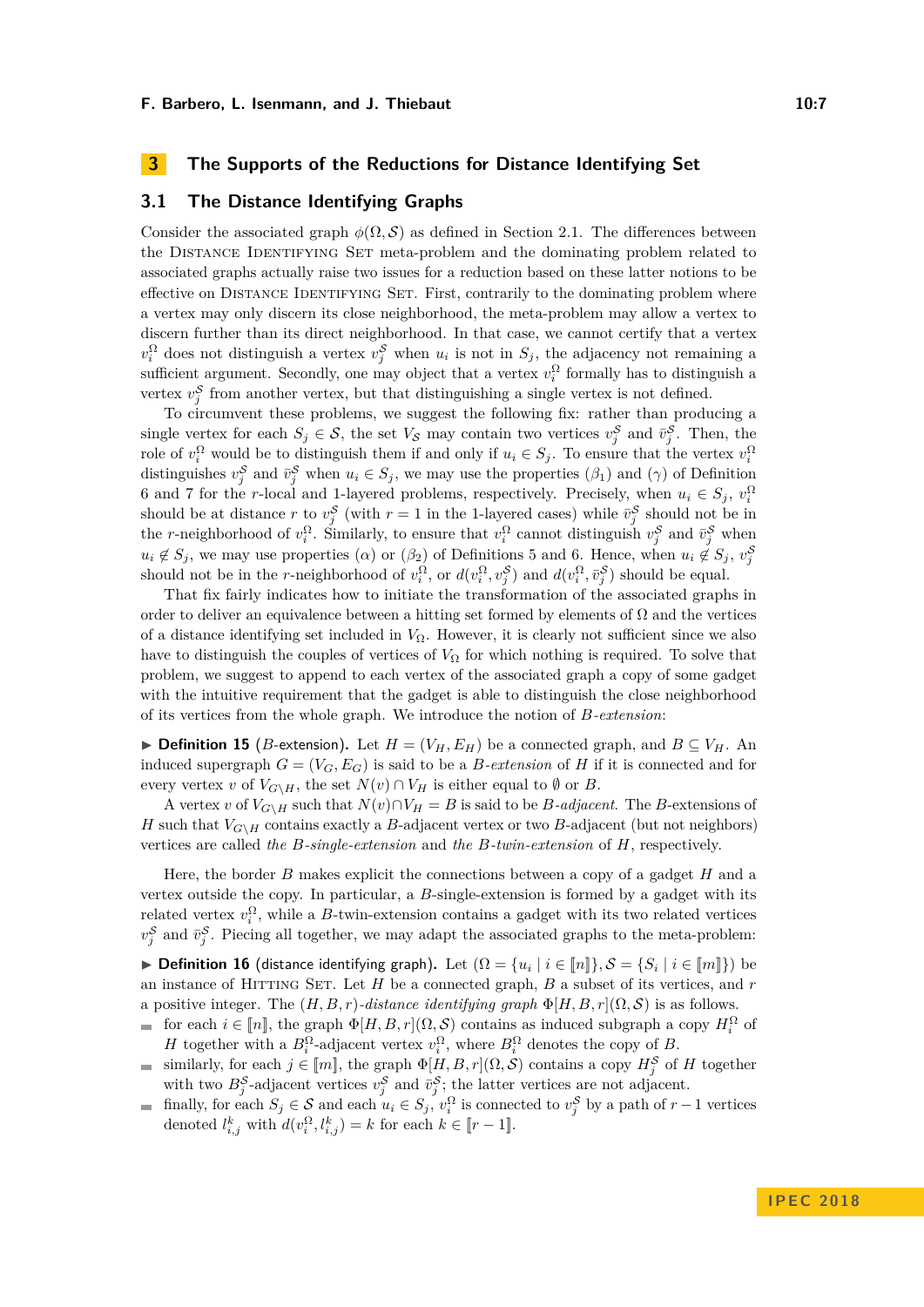#### **10:8 On the Distance Identifying Set Meta-Problem**



**Figure 2** A (*H, B,* 3)-distance identifying graph and a (*H, B*)-apex distance identifying graph built on the planar instance formed by  $Ω = {1, 2, 3, 4}$  and  $S = {1, 2}, {2, 3, 4}.$ 

When the problem is not local, we prefer the following identifying graph:

 $\blacktriangleright$  **Definition 17** ((*H, B*)-apex distance identifying graph). An (*H, B*)-apex distance identifying *graph*  $\Phi^*[H, B](\Omega, \mathcal{S})$  is the union of a  $(H, B, 1)$ -distance identifying graph with an additional vertex *a* called *apex* such that:

- for each  $u_i \in \Omega$ , the apex *a* is  $B_i^{\Omega}$ -adjacent to  $H_i^{\Omega}$ .
- for each  $S_j \in \mathcal{S}$ , the apex *a* is adjacent to  $v_j^{\mathcal{S}}$  and  $\bar{v}_j^{\mathcal{S}}$ .

<span id="page-7-2"></span>**Proposition 18.** *Given an instance*  $(\Omega, \mathcal{S})$  *of* PLANAR HITTING SET *where*  $|\Omega| = n$ *,*  $|S| = m$ *, the graphs*  $G = \Phi[H, B, r](\Omega, \mathcal{S})$  *and*  $G' = \Phi^*[H, B](\Omega, \mathcal{S})$ 

- are connected and have size bounded by  $(|H| + 2r)(n + m)$ , (with  $r = 1$  for  $G'$ ), ÷
- *may be built in polynomial time in their size,*  $\overline{a}$
- *are bipartite if the B-single extension of H is bipartite,* ÷
- *are respectively planar and an apex graph if the B-twin-extension of H is planar.*  $\overline{a}$

Having defined the (apex) distance identifying graphs, the main effort to obtain generic reduction from PLANAR HITTING SET is done. We now define relevant gadgets:

<span id="page-7-1"></span>**► Definition 19** ((*f, r*)-gadgets). Let *f* be a distance identifying function and  $r \in \llbracket \infty \rrbracket$ . Let  $H = (V_H, E_H)$  be a connected graph, and *B*, *C* be two subsets of  $V_H$ . We said that the triple  $(H, B, C)$  is a  $(f, r)$ -gadget if for every *B*-extension *G* of *H*:

 $(p_h)$  *C f*-distinguishes  $V_H$  and  $V_G$ .

 $(p_b)$  *C f*-distinguishes  $N_B$  and  $V_{G \setminus H} \setminus N_B$ , where  $N_B$  is the set of *B*-adjacent vertices of *G*.  $(p_d)$  *C* is an *r*-dominating set of  $G[V_H \cup N_B]$ .

( $p_s$ ) For all  $(f, r)$ -distance identifying set *S* of *G*,  $|C| \leq |S \cap V_H|$ .

 $\triangleright$  **Definition 20** (local gadgets). A (*f, r*)-gadget is a *local gadget*, if *f* is a *r*-local identifying function with  $r \neq \infty$ , and  $(p_l)$ : for every  $k \in [\![r]\!]$ , there exists  $c \in C$  such that  $d(c, B) = k - 1$ .

Consistently, we say that a (*f, r*)-gadget (*H, B, C*) is *bipartite* if the *B*-single-extension of *H* is bipartite, and that it is *planar* if the *B*-twin-extension of *H* is planar.

<span id="page-7-0"></span>► **Theorem 21.** Let  $(\Omega, \mathcal{S})$  be an instance of HITTING SET such that  $|\Omega| = n > 1$ ,  $|\mathcal{S}| = m$ . Let  $(H, B, C)$  be a  $(f, r)$ *-gadget for a* 1*-layered identifying function*  $f$  and let  $(H', B', C')$  be *a local* (*g, q*)*-gadget. The following propositions are equivalent:*

- *there exists a hitting set of* S *of size k.*  $\equiv$
- *there exists a*  $(f, r)$ *-distance identifying set of*  $\Phi^*[H, B](\Omega, \mathcal{S})$  *of size*  $k + |C|(n + m)$ *.*  $\blacksquare$
- *there exists a*  $(g, q)$ *-distance identifying set of*  $\Phi[H', B', q](\Omega, \mathcal{S})$  *of size*  $k + |C'|(n + m)$ *.*  $\blacksquare$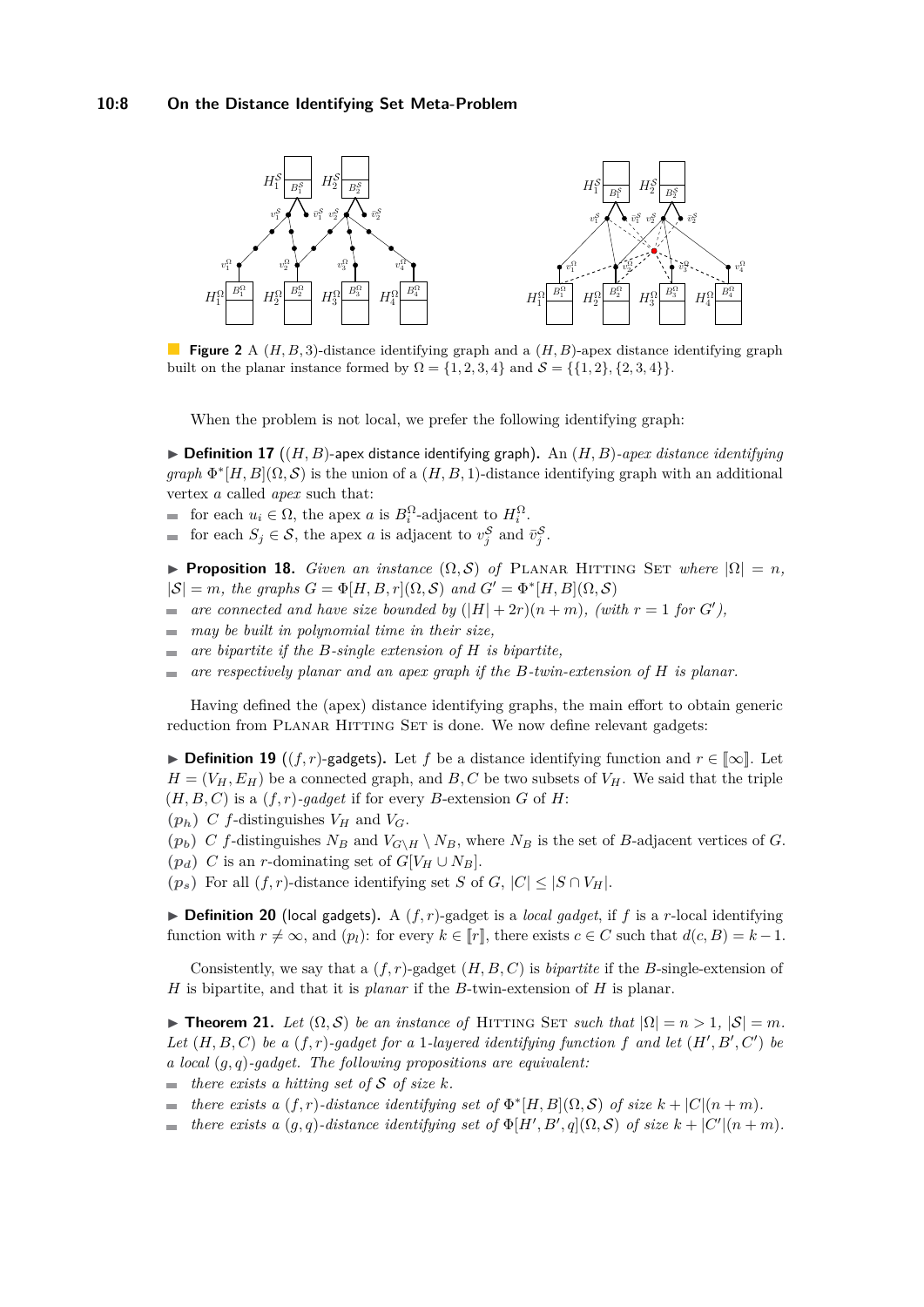**Proof of Theorem [21.](#page-7-0)** We focus on the equivalence between the first and second items.

Suppose first that *P* is a hitting set of  $(\Omega, \mathcal{S})$  of size *k*. By denoting  $C_i^{\Omega}$  and  $C_j^{\mathcal{S}}$  the copies of *C* associated to the copies  $H_i^{\Omega}$  and  $H_j^{\mathcal{S}}$  of *H*, we suggest the following set *I* of size  $k + |C|(n+m)$  as a  $(f, r)$ -distance identifying set of  $G = \Phi^*[H, B](\Omega, \mathcal{S})$ :

$$
I = \{v_i^{\Omega} \colon u_i \in P\} \cup \bigcup_{i \in [\![n]\!]} C_i^{\Omega} \cup \bigcup_{j \in [\![m]\!]} C_j^{S}.
$$

Recall that by construction, *G* is a  $B_i^{\Omega}$ -extension of  $H_i^{\Omega}$  (respectively  $B_j^{\mathcal{S}}$ -extension of  $H_j^{\mathcal{S}}$ ) for any  $i \in [n]$  (respectively  $j \in [m]$ ). This directly implies that *I* is an *r*-dominating set of *G*. Indeed, the condition  $(p_d)$  of Definition [19](#page-7-1) implies that  $C_i^{\Omega}$  (respectively  $C_j^{\mathcal{S}}$ ) *r*-dominates  $H_i^{\Omega}$  plus  $v_i^{\Omega}$  (respectively of  $H_j^{\mathcal{S}}$  plus  $v_j^{\mathcal{S}}, \bar{v}_j^{\mathcal{S}}$ ). The remaining apex is also *r*-dominated by any  $C_i^{\Omega}$ , as it is  $B_i^{\Omega}$ -adjacent for every  $i \in [n]$ .

We now have to show that *I f*-distinguishes *G*. We begin with the vertices of the gadget copies because the condition  $(p_h)$  implies that  $C_i^{\Omega} \subseteq I$  *f*-distinguishes the vertices of  $H_i^{\Omega}$ and *G* for every  $i \in [n]$ , and *I* f-distinguishes the vertices of  $H_j^{\mathcal{S}}$  and *G* for every  $j \in [m]$ . Thereby, we only have to study the vertices of the form  $v_i^{\Omega}$ ,  $v_j^{\mathcal{S}}$ ,  $\overline{v}_j^{\mathcal{S}}$ , and the apex *a* (there is no vertex of the form  $l_{i,j}^k$  in an apex distance identifying graph). To distinguish them, we use the condition  $(p_b)$ . Recall that  $n > 1$ . Then, for each distinct  $i, i' \in [n]$ , we have:

- $v_i^{\Omega}$  is  $B_i^{\Omega}$ -adjacent but not  $B_i^{\Omega}$ -adjacent,
- *a* is both  $B_i^{\Omega}$ -adjacent and  $B_{i'}^{\Omega}$ -adjacent,

a vertex of the form  $v_j^S$  or  $\bar{v}_j^S$  is neither  $B_i^{\Omega}$ -adjacent nor  $B_{i'}^{\Omega}$ -adjacent.

Enumerating the relevant  $i$  and  $i'$ , we deduce that every couple of vertices is distinguished except when they are both of the form  $v_j^{\mathcal{S}}$  or  $\bar{v}_{j'}^{\mathcal{S}}$  for  $j, j' \in [m]$ . But we may distinguish  $v_j^{\mathcal{S}}$ or  $\bar{v}_{j'}^{\mathcal{S}}$  for distinct *j*, *j'* by applying  $(p_b)$  on  $H_j^{\mathcal{S}}$ .

It remains to distinguish  $v_j^{\mathcal{S}}$  and  $\bar{v}_j^{\mathcal{S}}$  for  $j \in [m]$ . We now use the fact that *P* is a hitting set for  $(\Omega, \mathcal{S})$ . By definition of a hitting set, for any set  $S_j \in \mathcal{S}$ , there exists a vertex  $u_i \in P$ such that  $u_i \in S_j$ . We observe that  $d(v_i^{\Omega}, v_j^{\mathcal{S}}) = 1 < d(v_i^{\Omega}, \bar{v}_j^{\mathcal{S}})$  by construction of *G* and that  $v_i^{\Omega} \in I$  by definition of *I*. Since *f* is 1-layered, *I f*-distinguishes  $v_j^{\mathcal{S}}$  and  $\bar{v}_j^{\mathcal{S}}$ .

In the other direction, assume that *I* is a distance identifying set of *G* of size  $k + |C|(n+m)$ . As every set of *S* is not empty, we may define a function  $\varphi : [m] \to [n]$  such that  $u_{\varphi(j)} \in S_j$ .

We suggest the following set  $P$  as an hitting set of  $S$  of size at most  $k$ :

$$
P = \{ u_i \in \Omega \mid v_i^{\Omega} \in I \} \cup \{ u_{\varphi(j)} \in \Omega \mid v_j^{\mathcal{S}} \in I \text{ or } \overline{v}_j^{\mathcal{S}} \in I \}
$$

We claim that the only vertices that may *f*-distinguish  $v_j^S$  and  $\bar{v}_j^S$  are themselves and the vertices  $v_i^{\Omega}$  such that  $u_i \in S_j$ . To prove so, we apply propriety  $(\alpha)$  of Definition [5:](#page-4-2)

the apex *a* verifies  $d(a, v_j^S) = 1 = d(a, \bar{v}_j^S)$ 

a vertex  $v_i^{\Omega}$  such that  $u_i \notin S_j$  verifies  $d(v_i^{\Omega}, v_j^{\mathcal{S}}) = 3 = d(v_i^{\Omega}, \bar{v}_j^{\mathcal{S}})$ 

- a vertex *v* of  $H_i^{\Omega}$  verifies  $d(v, v_j^{\mathcal{S}}) = 2 + d(v, B_i^{\Omega}) = d(v, \bar{v}_j^{\mathcal{S}})$
- a vertex *v* of  $H_{j'}^{\mathcal{S}}$  with  $j \neq j'$  verifies  $d(v, v_j^{\mathcal{S}}) = 3 + d(v, B_j^{\mathcal{S}}) = d(v, \bar{v}_j^{\mathcal{S}})$

both  $v_j^S$  and  $\bar{v}_j^S$  are  $B_j^S$ -adjacent, so they are at the same distance of any vertex of  $H_j^S$ .

We deduce that  $v_j^{\mathcal{S}}$  and  $\bar{v}_j^{\mathcal{S}}$  are *f*-distinguished only if either one on them belongs to *I* (in that case  $u_{\varphi(j)} \in P \cap S_j$  or there exists  $v_i^{\Omega} \in I$  such that  $u_i \in S_j$  (and then  $u_i \in P \cap S_j$ ).

It remains to show that  $|P| \leq k$ . By the condition  $(p_s)$  of Definition [19,](#page-7-1) we know that  $|I \cap V_{H_i^{\Omega}}| \geq |C_i^{\Omega}|$  and  $|I \cap V_{H_j^{\mathcal{S}}}| \geq |C_j^{\mathcal{S}}|$  for any  $i \in [n]$  and  $j \in [m]$ , implying

$$
k=|I|-|C|(n+m)\geq \sum_{i\in[n]}|I\cap\{v_i^\Omega\}|+\sum_{j\in[m]}|I\cap\{v_j^\mathcal{S},\bar v_j^\mathcal{S}\}|\geq \sum_{v_i^\Omega\in I}1+\sum_{I\cap\{v_j^\mathcal{S},\bar v_j^\mathcal{S}\}\neq\emptyset}1=|P|
$$

The equivalence between the first and third points is proven in [\[4\]](#page-12-0).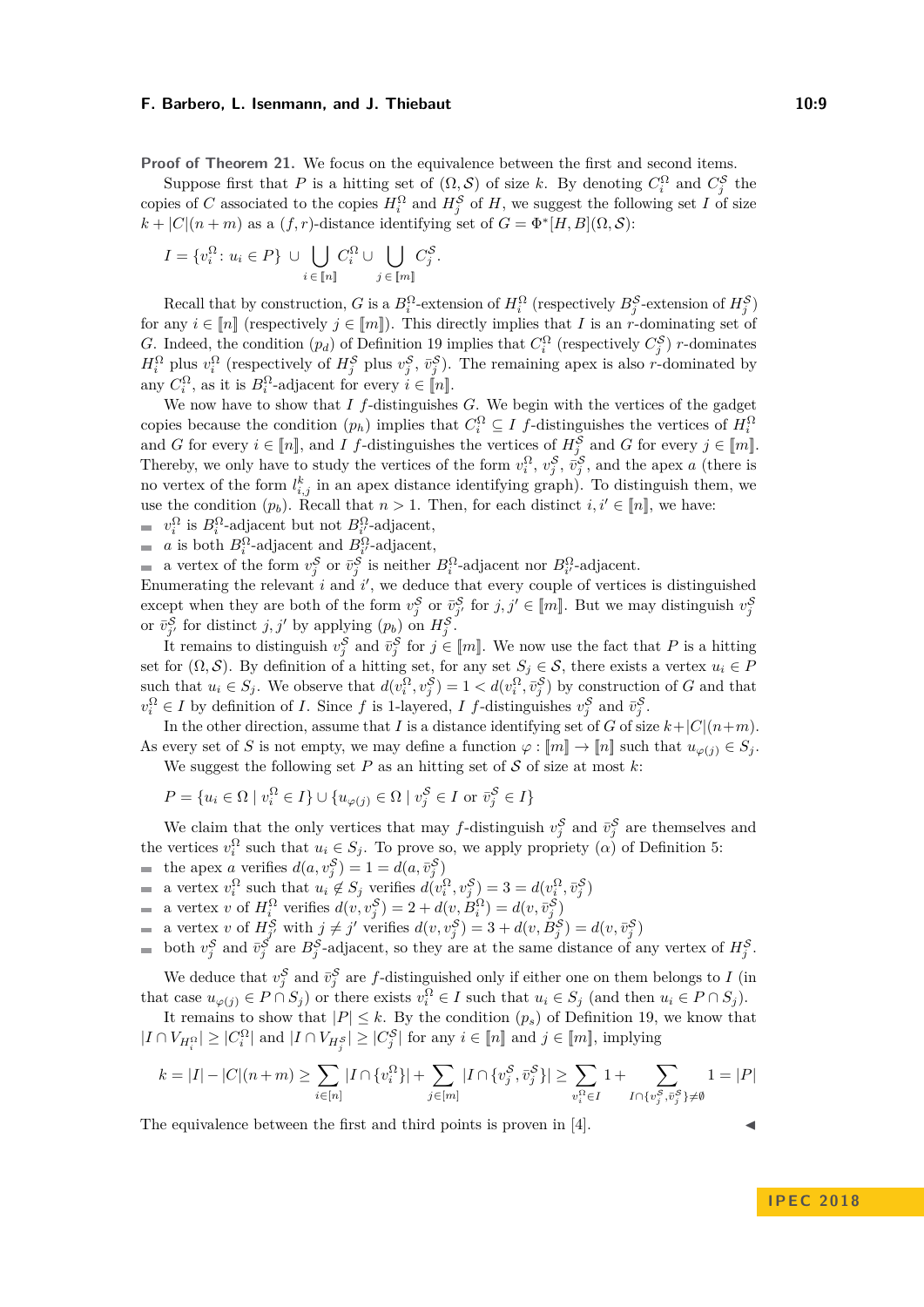# **3.2 Binary Compression of Gadgets**

The Theorem [21](#page-7-0) is a powerful tool to get reductions, in particular in the planar cases. However, the number of involved gadgets does not allow to use Theorem [1.](#page-2-0) This limitation is due to the uses of a gadget per vertex to identify in the distance identifying graphs. Using power set, we may obtain a better order: given *k* gadgets, we may identify 2 *<sup>k</sup>* − 1 vertices (we avoid to identify a vertex with the empty subset of gadgets). Thus, we will consider *binary representations* of integers as sequences of bits, with weakest bit at last position. For a positive integer *n*, we define the integer  $\lg_n = 1 + \lfloor \log_2(n) \rfloor$  and introduce a new graph:

 $\triangleright$  **Definition 22** ((*H, B, r*)-compressed graph). Let  $(Ω = {u_i | i ∈ [n]}, S = {S_i | i ∈ [m]})$ be an instance of HITTING SET. Let  $H$  be a connected graph,  $B$  be a subset of its vertices, and *r* be a positive integer. The  $(H, B, r)$ -compressed graph  $\Psi[H, B, r](\Omega, \mathcal{S})$  is defined as follows.  $\Psi[H, B, r](\Omega, \mathcal{S})$  contains as induced subgraphs  $\lg_{n+1}$  copies of *H* denoted  $H_i^{\Omega}$  for  $i \in [\![\lg_{n+1}]\!]$  and  $\lg_m$  another copies of *H* denoted  $H_j^{\mathcal{S}}$  for  $j \in [\![\lg_m]\!]$ . Then:

- for each  $j \in [m]$ , we add two non-adjacent vertices  $v_j^S$  and  $\bar{v}_j^S$ . They are  $B_k^S$ -adjacent for each  $k \in [\![\lg_m]\!]$  such that the  $k^{th}$  bit of the binary representation of *j* is 1.
- for each  $i \in [n]$ , we add  $r$  vertices denoted  $l_i^{j-1}$  with  $j \in [r]$  to form a fresh path such that  $d(v_i^{\Omega}, l_i^{j-1}) = j - 1$  where  $v_i^{\Omega} = l_i^0$ . We make  $v_i^{\Omega}$   $B_k^{\Omega}$ -adjacent for each  $k \in [\![\lg_{n+1}]\!]$ such that the  $k^{th}$  bit of the binary representation of *i* is 1.
- for each  $S_j \in \mathcal{S}$  and each  $u_i \in S_j$ , we add the edge  $(l_i^{r-1}, v_j^{\mathcal{S}})$ .
- we add *r* vertices denoted  $a^{j-1}$  with  $j \in [r]$  to form a path such that  $d(a^0, a^{j-1}) = j 1$ . ÷ The vertex  $a^0$  is  $B_k^{\Omega}$ -adjacent for every  $k \in [\![\lg_{n+1}]\!]$ , and we add the edges  $(a^{r-1}, v_j^{\mathcal{S}})$  and  $(a^{r-1}, \bar{v}_j^{\mathcal{S}})$  for each  $j \in [m]$ .

By definition of  $\lg_{n+1}$ , for every  $i \in [n]$ , one of the last  $\lg_{n+1}$  bits of the binary representation of *i* is 0. So,  $a^0$  has a distinct characterization in the power set formed by the gadgets  $H_i^{\Omega}$ .

<span id="page-9-1"></span>**Proposition 23.** *The graph*  $\Psi[H, B, r](\Omega, \mathcal{S})$  *built on an instance*  $(\Omega, \mathcal{S})$  *of* HITTING SET

- *is connected and has size at most*  $|H|(\lg_{n+1} + \lg_m) + r(n+1) + 2m$ *, where*  $|\Omega| = n$ *,*  $\overline{\phantom{a}}$  $|\mathcal{S}| = m$
- *may be built in polynomial time in its size,*  $\equiv$
- *is bipartite if the B-single extension of H is bipartite.*

<span id="page-9-2"></span> $\triangleright$  **Theorem 24.** *Let*  $(Ω, Β)$  *be an instance of* HITTING SET *such that*  $|Ω| = n$ *,*  $|δ| = m$ *. Let*  $(H, B, C)$  *be a*  $(f, r)$ *-gadget for a* 1*-layered identifying function*  $f$  *and let*  $(H', B', C')$  *be a local* (*g, q*)*-gadget. The following propositions are equivalent:*

- $\blacksquare$  *there exists a hitting set of* S *of size*  $k$ *.*
- $\bullet$  *there exists a*  $(f, r)$ *-distance identifying set of*  $\Psi[H, B, 1](\Omega, \mathcal{S})$  *of size*  $k + |C|(\lg_{n+1} + \lg_m)$ .
- *there exists a*  $(q, r)$ *-distance identifying set of*  $\Psi[H', B', q](\Omega, \mathcal{S})$  *of size*  $k + |C'|(\lg_{n+1} + \lg_m)$ *.*  $\equiv$

# <span id="page-9-0"></span>**4 On Providing Gadgets to Establish Generic Reductions**

In this section, we finalize the reductions by furnishing some gadgets and combining them with the suitable theorems and propositions from Section [3.](#page-6-0) We directly define the gadgets.

- $\triangleright$  **Definition 25** (The 1-layered gadget). Let *H* be the bipartite planar graph such that:
- Its ten vertices are denoted *b*,  $\bar{b}$ ,  $u_1$ ,  $\bar{u}_1$ ,  $u_2$ ,  $\bar{u}_2$ ,  $v_1$ ,  $\bar{v}_1$ ,  $v_2$  and  $\bar{v}_2$ ,
- The vertices  $u_1, u_2, \bar{u}_1$  and  $\bar{u}_2$  form a cycle as well as the vertices  $v_1, v_2, \bar{v}_1$  and  $\bar{v}_2$ .
- The vertices *b* and  $\bar{b}$  are adjacent to  $u_1$ ,  $\bar{u}_1$ ,  $v_1$  and  $\bar{v}_1$ .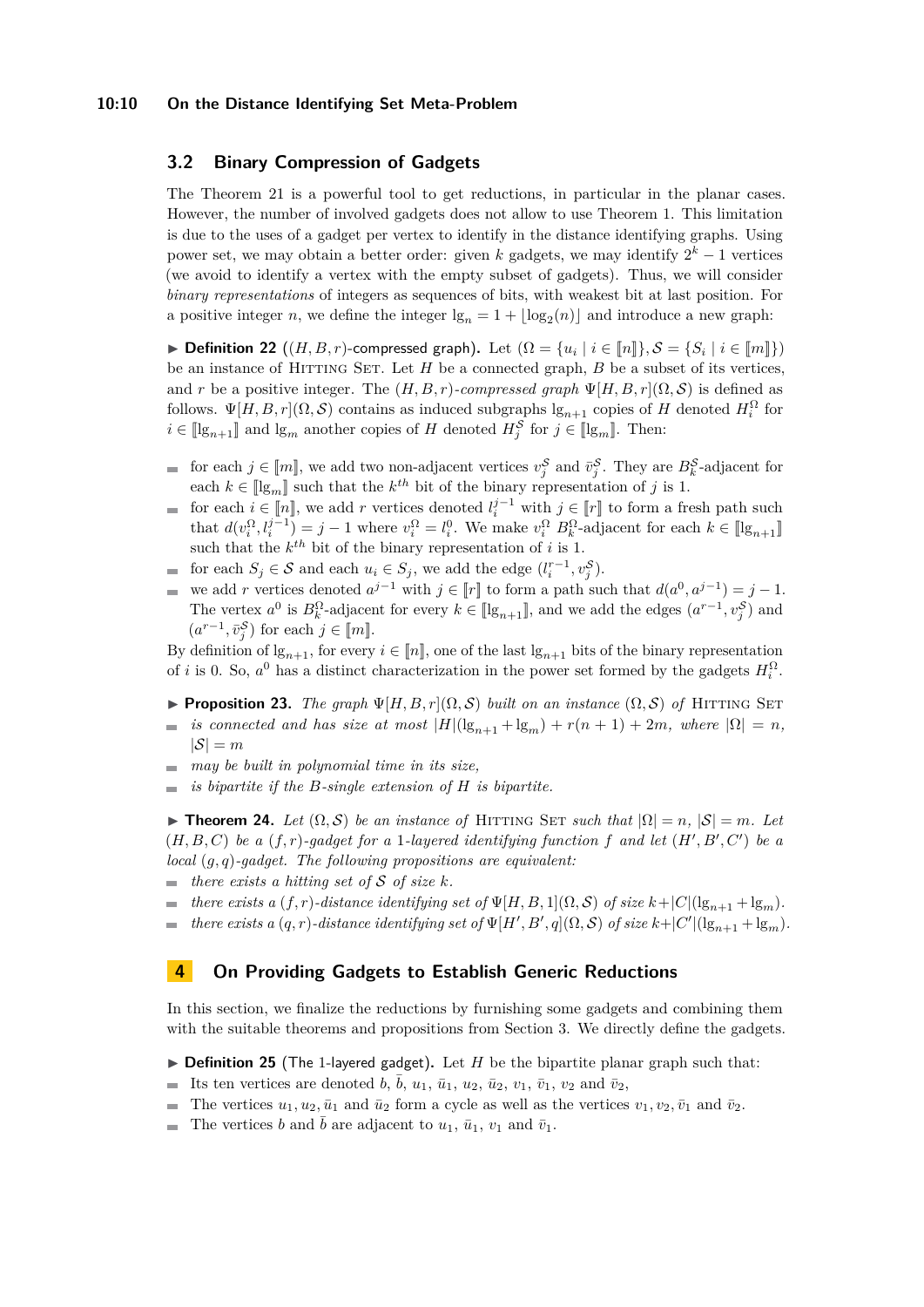<span id="page-10-0"></span>

**Figure 3** A (H,B,2)-compressed graph built with  $\Omega = \{1, 2, 3, 4\}$  and  $S = \{\{1, 2\}, \{2, 3, 4\}\}.$ 



**Figure 5** The 2-local 0-layered gadget. *C*<sup>2</sup> contains the colored vertices.



**Figure 4** The 1-layered gadget (*H, B, C*). *C* contains the colored vertices.



**Figure 6** The 2-IC gadget. *C*<sup>2</sup> contains the colored vertices.

We define the sets  $B = \{b, \bar{b}\}\$  and  $C = \{b, u_1, u_2, v_1, v_2\}.$ The triple (*H, B, C*) is called *the* 1*-layered gadget* (see Fig. [4\)](#page-10-0).

 $\triangleright$  **Definition 26** (The *r*-local 0-layered gadget). Given an integer  $r > 1$  (respectively  $r = 1$ ), let  $H_r$  be the bipartite planar graph of size  $4r + 2$  (respectively 8) such that: its vertices are denoted  $a_i$  and  $b_i$  for  $i \in [2r+1]$  (respectively  $i \in [4]$ ),

■ for each  $i \in [2r]$  (respectively  $i \in [3]$ ), both  $a_i$  and  $b_i$  are adjacent to  $a_{i+1}$  and  $b_{i+1}$ 

We define the sets  $B_r = \{a_1, b_1\}$  and  $C_r = \{a_i \mid i \in [2r+1]\}$  (respectively  $C_1 =$  $\{a_1, a_2, a_3, a_4\}$ . The triple  $(H_r, B_r, C_r)$  is called the *r*-local 0-layered gadget (see Fig. [5\)](#page-10-0).

For each positive integer *r*, *r*-LD and *r*-MD are *r*-local 0-layered problems, whereas *r*-IC is not 0-layered. We define a specific gadget for this remaining problem.

 $\triangleright$  **Definition 27** (The *r*-IC gadget). Given a positive integer *r*, let  $H_r$  be the bipartite planar graph of size  $6r + 4$  such that:

- its vertices are denoted  $a_{i-1}$  and  $b_{i-1}$  for  $i \in [r+2]$ , and  $a_i^j$  and  $b_i^j$  for  $i \in [r]$  and  $j \in [2]$ . We also denote  $a_0$  as  $a_{r+1}^1$  and  $a_{r+1}^2$  and we denote  $b_0$  as  $b_{r+1}^1$ ,  $b_{r+1}^2$ ,  $a_0^1$  and  $a_0^2$ .
- $\blacksquare$  the edges are all included in the six following paths
	- from  $a_0$  to  $a_{r+1}$  such that  $d(a_0, a_i) = i$  for  $i \in [r+1]$ .
	- from *b*<sub>0</sub> to *b*<sub>*r*+1</sub> such that  $d(b_0, b_i) = i$  for  $i \in [r + 1]$ .
	- from  $a_0^1$  to  $a_{r+1}^1$  such that  $d(a_0^1, a_i^1) = i$  for  $i \in [r+1]$ .
	- from  $a_0^2$  to  $a_{r+1}^2$  such that  $d(a_0^2, a_i^2) = i$  for  $i \in [r+1]$ .
	- from  $b_1^1$  to  $b_{r+1}^1$  such that  $d(b_1^1, b_i^1) = i 1$  for  $i \in [r+1]$ .
	- from  $b_1^2$  to  $b_{r+1}^2$  such that  $d(b_1^2, b_i^2) = i 1$  for  $i \in [r+1]$ .

We define the sets 
$$
B_r = \{b_1^1, b_1^2\}
$$
 and  $C_r = \{a_{r+1}, b_{r+1}\} \cup \bigcup_{i \in [r+1]} \{a_i^1, b_i^1\}.$ 

The triple  $(H_r, B_r, C_r)$  is called *the r*-IC *gadget* (see Fig. [6\)](#page-10-0).

As expected, we have the following propositions: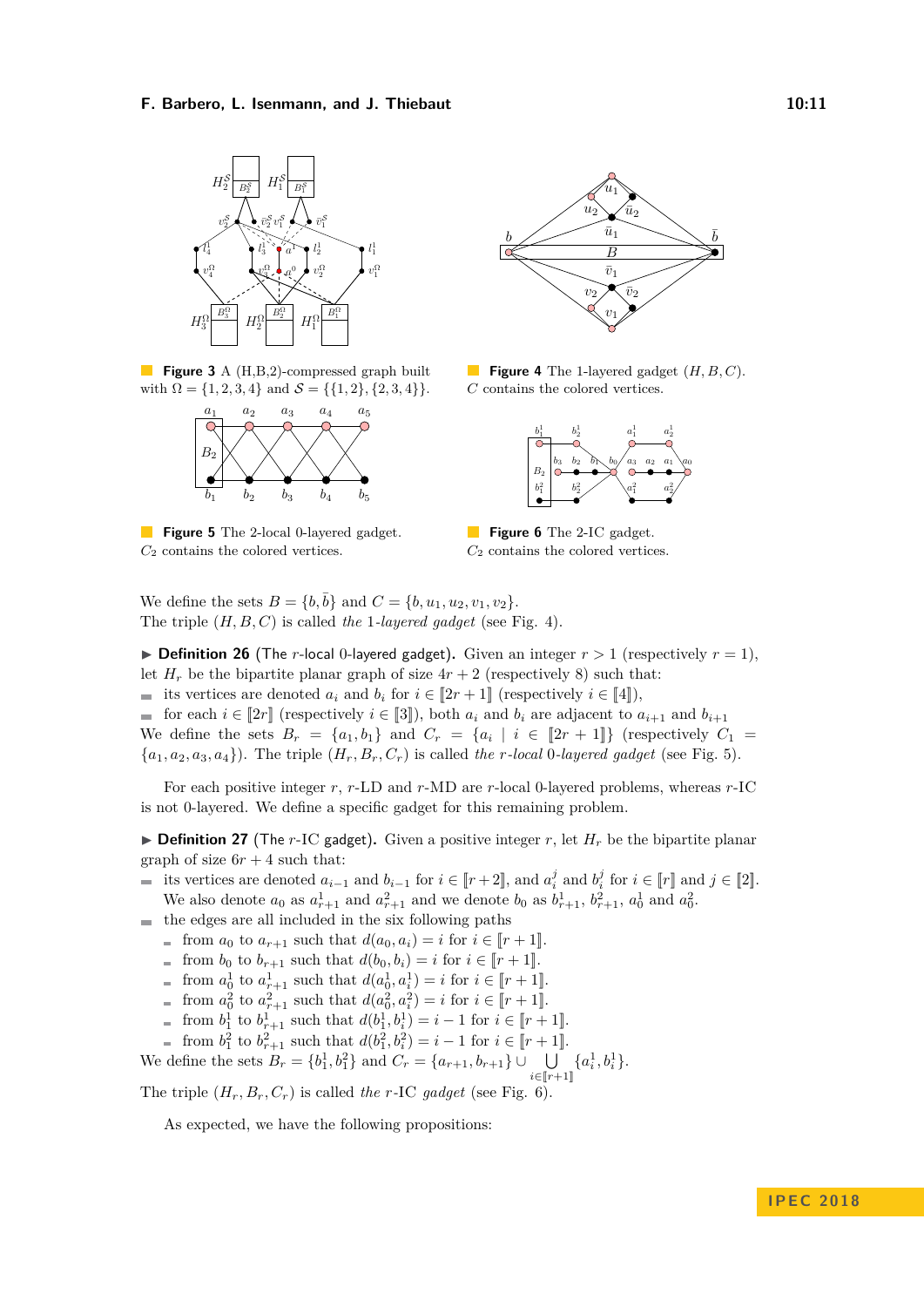<span id="page-11-0"></span>**Proposition 28.** *The* 1-layered gadget is a bipartite planar  $(f, r)$ -gadget for any 1*-layered distance identifying function*  $f$  *and*  $r \in [\infty]$ *.* 

I **Proposition 29.** *Given a positive integer r, the r-local* 0*-layered gadget is a local bipartite planar* (*f, r*)*-gadget for every r-local* 0*-layered distance identifying function f.*

<span id="page-11-1"></span>I **Proposition 30.** *Given a positive integer r, the r-*IC *gadget is a local bipartite planar*  $(f, r)$ -gadget for the identifying function f associated with  $r$ -IC, where  $f_G[w](u, v) =$  true if  $w \in N_r[u] \Delta N_r[v]$  *for relevant inputs G, u, v and w.* 

With Propositions [28](#page-11-0) to [30,](#page-11-1) we can now prove the Theorems [9](#page-5-1) to [12.](#page-5-0) We focus here on 1-layered distance identifying functions and show the other reductions in [\[4\]](#page-12-0).

**Proof of Theorems [9](#page-5-1) and [12](#page-5-0) for each** 1-layered identifying function  $f$  and  $r \in [\infty]$ . We first suggest a reduction from PLANAR HITTING SET to  $(f, r)$ -DIS based on the bipartite planar 1-layered gadget  $(H, B, C)$ . Let  $(\Omega, \mathcal{S})$  be an instance of PLANAR HITTING SET with  $|\Omega| = n$  and  $|\mathcal{S}| = m$  such that  $m = \mathcal{O}(n)$ . According to Proposition [18,](#page-7-2) the bipartite apex graph  $G = \Phi^*[H, B](\Omega, \mathcal{S})$  has size *n'* linear in  $n + m = \mathcal{O}(n)$  and may be built in polynomial-time in its size. Recall that (*H, B, C*) is a (*f, r*)-gadget by Proposition [28.](#page-11-0) By Theorem [21,](#page-7-0) *G* admits a  $(f, r)$ -distance identifying set of size  $k' = k + |C|(n + m)$  if an only if S admits an hitting set of size k. Thus, an algorithm solving  $(f, r)$ -DIS in  $2^{o(\sqrt{n'})}$  would solve PLANAR HITTING SET in time  $2^{o(\sqrt{n})}$ , a contradiction to Theorem [3](#page-4-3) (assuming ETH).

We adapt the previous argumentation to get a reduction from HITTING SET to  $(f, r)$ -DIS, the instance  $(\Omega, \mathcal{S})$  belonging now to the HITTING SET problem. According to Proposition [23,](#page-9-1) the bipartite graph  $G = \Psi[H, B, 1](\Omega, \mathcal{S})$  has size *n'* linear in  $n + m = \mathcal{O}(n)$  and may also be built in polynomial-time in its size. By Theorem [24,](#page-9-2) *G* admits a (*f, r*)-distance identifying set of size  $k' = k + |C|(\lg_{n+1} + \lg_m)$  if an only if S admits an hitting set of size k. Thus, an algorithm solving  $(f, r)$ -DIS in  $2^{o(n')}$  would solve HITTING SET in time  $2^{o(n)}$ , contradicting Theorem [2](#page-3-2) when assuming ETH. Moreover, a parameterized algorithm solving (*f, r*)-DIS in  $2^{\mathcal{O}(k)} \cdot n'^{\mathcal{O}(1)}$  would be in contradiction with Theorem [1](#page-2-0) when assuming  $\mathsf{W}[2] \neq \mathsf{FPT}$ .

# **5 Conclusion**

In this paper, we showed generic tools to analysis identifying problems and their computational lower bounds. This study opens some new questions. First of all, we observe that our toolbox does not contain a *r*-local gadget. Does one exist? Furthermore, there is still a gap between the computational lower bound provided by Theorem [12](#page-5-0) and the elementary upper bound from Proposition [14](#page-5-2) in the local cases. We wonder if local problems may be solved in  $k^{\mathcal{O}(k)} \cdot n^{\mathcal{O}(1)}$ . Notice that a polynomial kernel would imply such a complexity (but the reciprocal is not true). For non-local problems, an FPT upper bound is globally unknown. In particular, W[2]-hard problems like MD cannot admit FPT algorithms unless  $W[2] = FPT$ . Then, which non-local problem is W[2]-hard? We mention that we actually get a FPT reduction from HITTING SET to some scarce non-local problems (however including MD) proving their W[2]-hardness, but the family of involved problems is not precise nor wide. Nevertheless, we remark that most of our reductions may be generalized to the oriented version of DISTANCE IDENTIFYING SET sometimes even for the strongly connected graphs –this is due to the fact that the paths in our distance identifying graphs and gadgets may often be seen as oriented–. Thus, we inform the community that the oriented version of MD (studied for Cayley graphs in [\[15\]](#page-12-17)) remains W[2]-hard.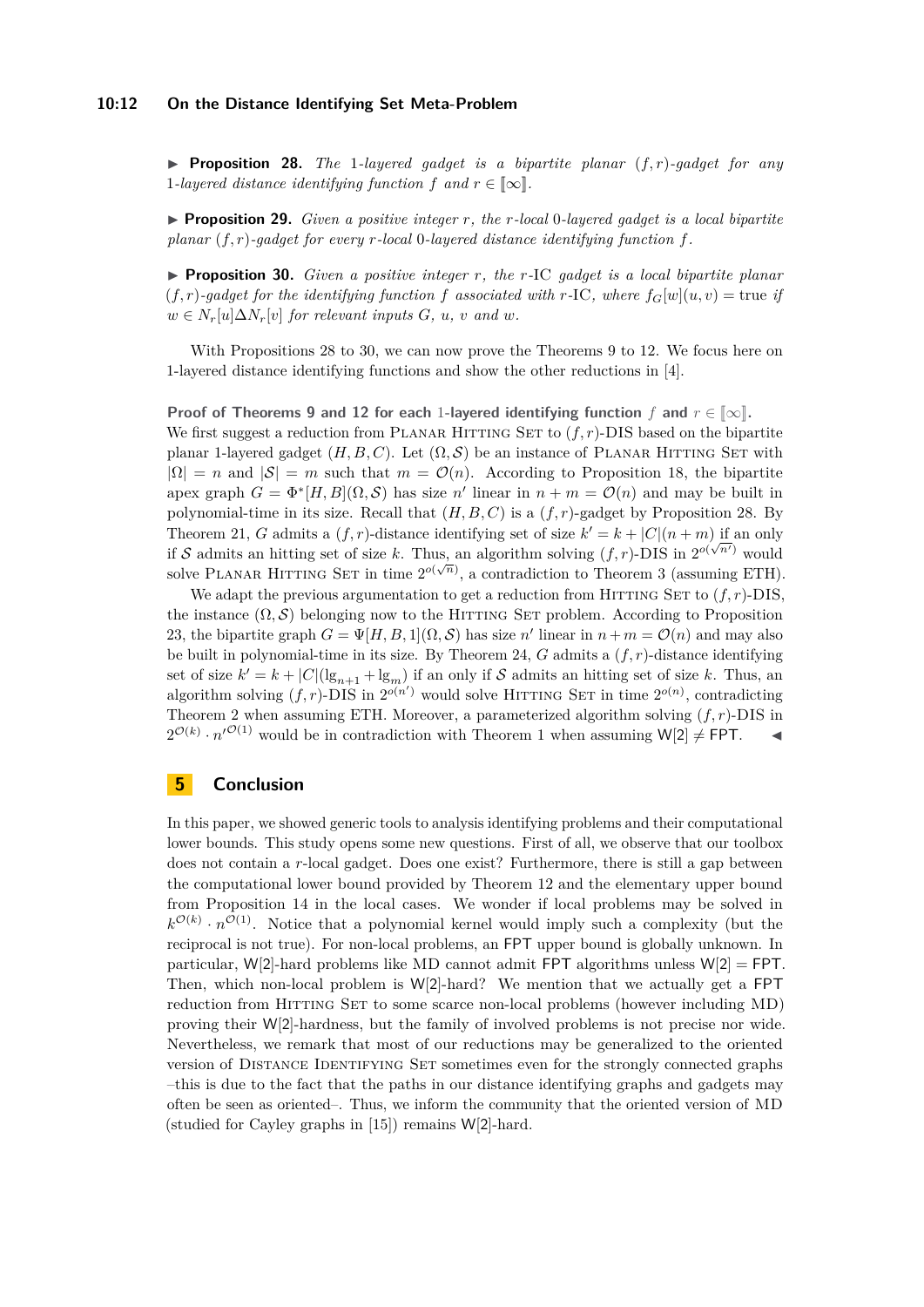#### **References**

- <span id="page-12-11"></span>**1** David Auger. Minimal identifying codes in trees and planar graphs with large girth. *Eur. J. Comb.*, 31(5):1372–1384, 2010. [doi:10.1016/j.ejc.2009.11.012](http://dx.doi.org/10.1016/j.ejc.2009.11.012).
- <span id="page-12-3"></span>**2** László Babai. On the Complexity of Canonical Labeling of Strongly Regular Graphs. *SIAM J. Comput.*, 9(1):212–216, 1980. [doi:10.1137/0209018](http://dx.doi.org/10.1137/0209018).
- <span id="page-12-1"></span>**3** Evangelos Bampas, Davide Bilò, Guido Drovandi, Luciano Gualà, Ralf Klasing, and Guido Proietti. Network verification via routing table queries. *J. Comput. Syst. Sci.*, 81(1):234– 248, 2015. [doi:10.1016/j.jcss.2014.06.003](http://dx.doi.org/10.1016/j.jcss.2014.06.003).
- <span id="page-12-0"></span>**4** Florian Barbero, Lucas Isenmann, and Jocelyn Thiebaut. On the Distance Identifying Set meta-problem and applications to the complexity of identifying problems on graphs. *ArXiv e-prints*, October 2018. [arXiv:1810.03868](http://arxiv.org/abs/1810.03868).
- <span id="page-12-2"></span>**5** Zuzana Beerliova, Felix Eberhard, Thomas Erlebach, Alexander Hall, Michael Hoffmann, Matús Mihalák, and L. Shankar Ram. Network Discovery and Verification. *IEEE Journal on Selected Areas in Communications*, 24(12):2168–2181, 2006. [doi:10.1109/JSAC.2006.](http://dx.doi.org/10.1109/JSAC.2006.884015) [884015](http://dx.doi.org/10.1109/JSAC.2006.884015).
- <span id="page-12-4"></span>**6** Béla Bollobás and Alex D. Scott. On separating systems. *Eur. J. Comb.*, 28(4):1068–1071, 2007. [doi:10.1016/j.ejc.2006.04.003](http://dx.doi.org/10.1016/j.ejc.2006.04.003).
- <span id="page-12-5"></span>**7** J.A Bondy. Induced subsets. *Journal of Combinatorial Theory, Series B*, 12(2):201–202, 1972. [doi:10.1016/0095-8956\(72\)90025-1](http://dx.doi.org/10.1016/0095-8956(72)90025-1).
- <span id="page-12-6"></span>**8** Emmanuel Charbit, Irène Charon, Gérard D. Cohen, Olivier Hudry, and Antoine Lobstein. Discriminating codes in bipartite graphs: bounds, extremal cardinalities, complexity. *Adv. in Math. of Comm.*, 2(4):403–420, 2008. [doi:10.3934/amc.2008.2.403](http://dx.doi.org/10.3934/amc.2008.2.403).
- <span id="page-12-10"></span>**9** Irène Charon, Olivier Hudry, and Antoine Lobstein. Minimizing the size of an identifying or locating-dominating code in a graph is NP-hard. *Theor. Comput. Sci.*, 290(3):2109–2120, 2003. [doi:10.1016/S0304-3975\(02\)00536-4](http://dx.doi.org/10.1016/S0304-3975(02)00536-4).
- <span id="page-12-8"></span>**10** Gérard D. Cohen, Iiro S. Honkala, Antoine Lobstein, and Gilles Zémor. On identifying codes. In *Codes and Association Schemes, Proceedings of a DIMACS Workshop, Piscataway, New Jersey, USA, November 9-12, 1999*, pages 97–110, 1999.
- <span id="page-12-9"></span>**11** Charles J Colbourn, Peter J Slater, and Lorna K Stewart. Locating dominating sets in series parallel networks. *Congr. Numer*, 56:135–162, 1987.
- <span id="page-12-14"></span>**12** Josep Díaz, Olli Pottonen, Maria J. Serna, and Erik Jan van Leeuwen. On the Complexity of Metric Dimension. In *Algorithms - ESA 2012 - 20th Annual European Symposium, Ljubljana, Slovenia, September 10-12, 2012. Proceedings*, pages 419–430, 2012. [doi:10.](http://dx.doi.org/10.1007/978-3-642-33090-2_37) [1007/978-3-642-33090-2\\_37](http://dx.doi.org/10.1007/978-3-642-33090-2_37).
- <span id="page-12-16"></span>**13** Rodney G. Downey and Michael R. Fellows. *Parameterized Complexity*. Monographs in Computer Science. Springer, 1999. [doi:10.1007/978-1-4612-0515-9](http://dx.doi.org/10.1007/978-1-4612-0515-9).
- <span id="page-12-13"></span>**14** Leah Epstein, Asaf Levin, and Gerhard J. Woeginger. The (Weighted) Metric Dimension of Graphs: Hard and Easy Cases. *Algorithmica*, 72(4):1130–1171, 2015. [doi:10.1007/](http://dx.doi.org/10.1007/s00453-014-9896-2) [s00453-014-9896-2](http://dx.doi.org/10.1007/s00453-014-9896-2).
- <span id="page-12-17"></span>**15** Melodie Fehr, Shonda Gosselin, and Ortrud R Oellermann. The metric dimension of Cayley digraphs. *Discrete Mathematics*, 306(1):31–41, 2006.
- <span id="page-12-15"></span>**16** Florent Foucaud, George B. Mertzios, Reza Naserasr, Aline Parreau, and Petru Valicov. Identification, Location-Domination and Metric Dimension on Interval and Permutation Graphs. II. Algorithms and Complexity. *Algorithmica*, 78(3):914–944, 2017. [doi:10.1007/](http://dx.doi.org/10.1007/s00453-016-0184-1) [s00453-016-0184-1](http://dx.doi.org/10.1007/s00453-016-0184-1).
- <span id="page-12-12"></span>**17** M. R. Garey and David S. Johnson. *Computers and Intractability: A Guide to the Theory of NP-Completeness*. W. H. Freeman, 1979.
- <span id="page-12-7"></span>**18** Frank Harary and RA Melter. On the metric dimension of a graph. *Ars Combin*, 2(191- 195):1, 1976.